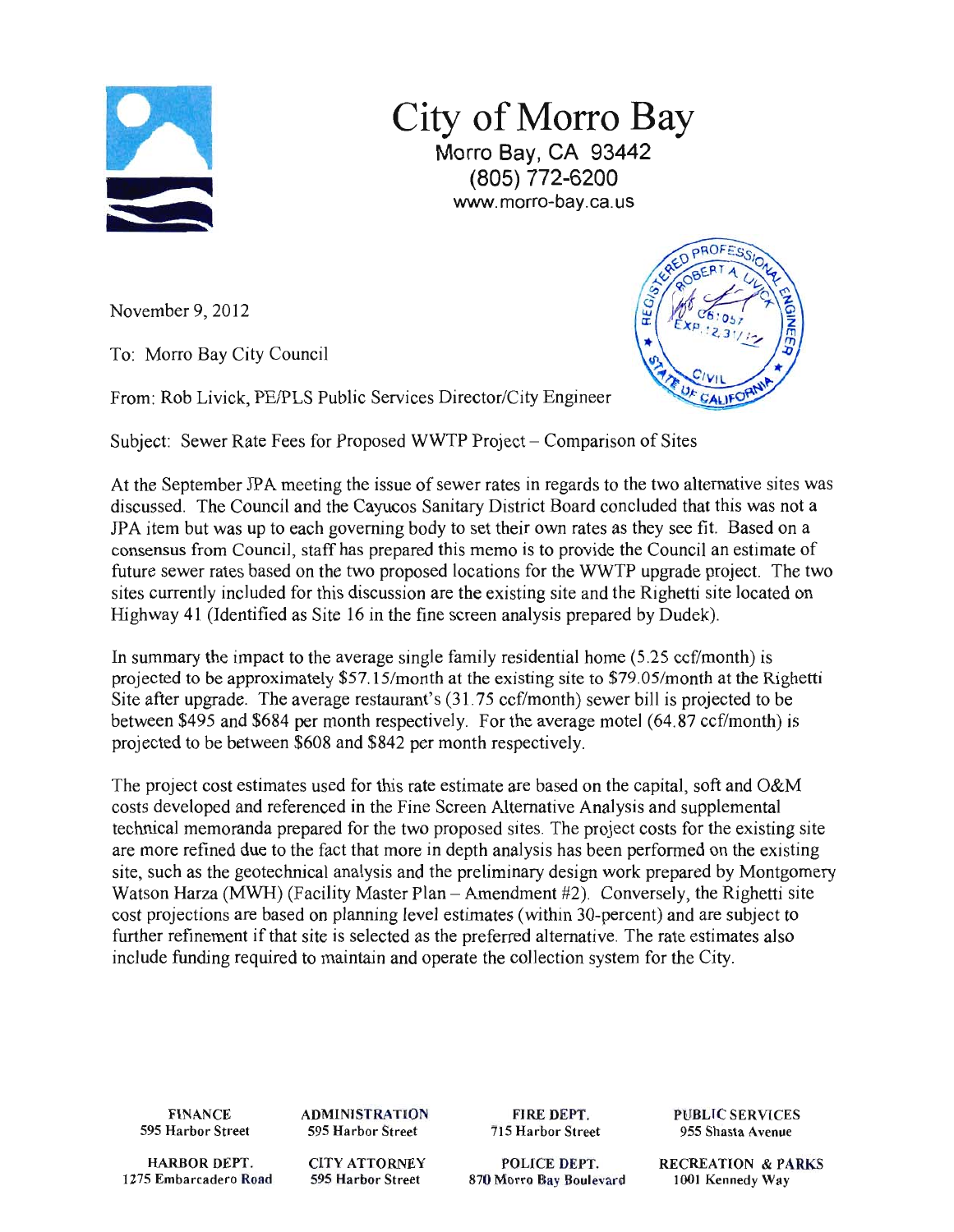November 9, 2012 Page 2

There are numerous methods that can be used to distribute costs and calculate sewer rates amongst the various user classifications and between fixed and flow based components. In order to provide the most accurate comparison to our current rates, the estimates provided are based on our current rate structure with no change to how the structure was established. This means the base charge and additional usage fees were not modified for this estimate and kept consistent with our current billing practice. The following table provides an estimate of potential rates compared to the current sewer rate:

| Simple rate increase<br>assumption | <b>Average Rate</b><br>in 2011 | Rate to Upgrade at the<br><b>Existing Site</b><br>(Additional 49%) | Rate to Upgrade at the<br><b>Righetti</b><br>(Additional 106%) |
|------------------------------------|--------------------------------|--------------------------------------------------------------------|----------------------------------------------------------------|
| Residential base charge            | \$38.45                        | \$57.15                                                            | \$79.05                                                        |
| Non Residential minimum            | \$40.55                        | \$60.27                                                            | \$83.36                                                        |
| Residential overage                | \$3.44                         | \$5.11                                                             | \$7.07                                                         |
| Non Residential minimum            | \$3.63                         | \$5.40                                                             | \$7.46                                                         |
| Non Residential maximum            | \$10.48                        | \$15.58                                                            | \$21.55                                                        |

Rate Table Notes:

1. Non-residential rate is calculated as: # of ccf x rate per ccf. The non-residential rate varies depending upon business category; with the minimum and maximum charge listed above.

2. Rate cited for Single and Multi-Family Residential is for 10 ccf, additional usage is billed at the overage fee per ccf cited in the table above

3. Rate cited for Single Family Condo is for 3 ccf, additional usage is billed at the overage fee cited above

4. ccf = 100 cubic feet

The actual rate implemented will be determined after a project site is selected and permitted, project costs are further refined and a detailed rate analysis is performed. It would be premature to implement a rate study until the coastal permitting process is resolved and the project description and costs are better defined. In addition, the rate structure and its components of the base charge and additional usage fees can be modified at the time that the rate study is brought before the Council for public input, consideration, and adoption.

The estimated project costs listed below for the two sites were used for rate estimation:

|                                                     | <b>Current Site</b> | <b>Righetti Site</b> |
|-----------------------------------------------------|---------------------|----------------------|
| <b>Capital</b>                                      | \$30.18m            | \$41.75m             |
| Annual O&M                                          | \$1.61m             | \$1.82m              |
| <b>Soft Costs</b>                                   | \$7.10m             | \$20.03m             |
| <b>Annual Morro Bay</b><br><b>Sewer Collections</b> | \$1.45m             | \$1.45m              |
| <b>Rehabilitation</b>                               | \$1.60m             | \$6.19m              |

The following assumptions were used in developing this estimate of potential rate impacts: